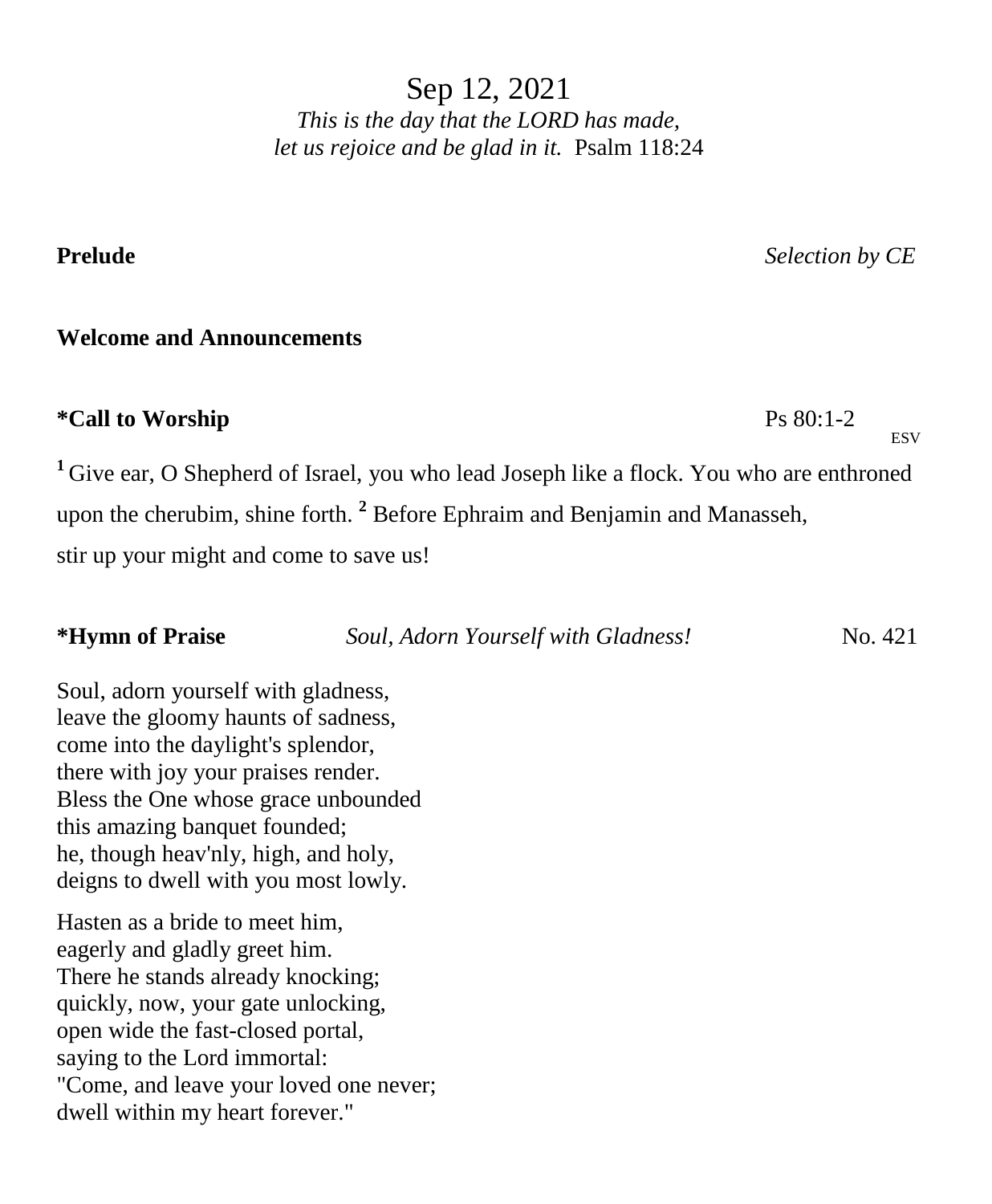Now in faith I humbly ponder over this surpassing wonder that the bread of life is boundless though the souls it feeds are countless; with the choicest wine of heaven Christ's own blood to us is given. Oh, most glorious consolation, pledge and seal of my salvation.

Jesus, source of lasting pleasure, truest friend and dearest treasure, peace beyond all understanding, joy into all life expanding: humbly now, I bow before you, love incarnate, I adore you; worthily let me receive you, and, so favored, never leave you.

Hymns from *Trinity Hymnal* used by permission of Great Commission Publications.

### **\*Prayer of Invocation**

#### **Scripture Reading Gen 45:1-15**

#### **Prayer of Confession**

Our Gracious Heavenly Father, we confess to you today that there is no part of us that has not been greatly corrupted by our sin. All of our being, wisdom, power, holiness, justice, goodness, and truth are stained with sin. We have settled for far too long for mediocrity in our spiritual lives, and we therefore repent of our apathy and indifference towards you and towards our fellow man. Wash us clean by the blood of your only Son, the Lord Jesus Christ, and renew our eyes and hearts that we might see more clearly into your Word. Make it a lamp unto our feet and a light unto our hearts. We pray this all in Jesus name. Amen.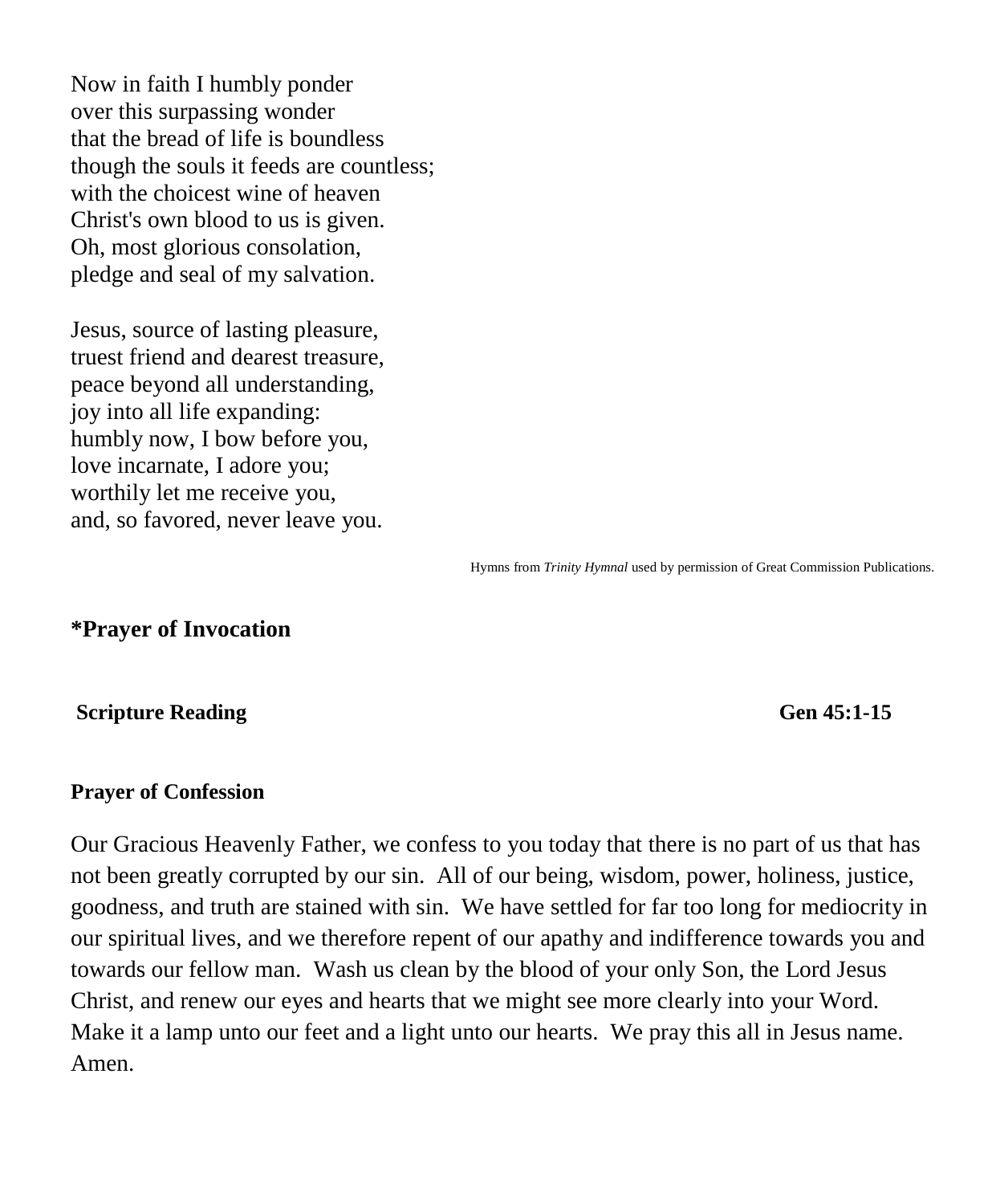# **Assurance of Pardoning Grace** Ps 80:17-19

<sup>17</sup> But let your hand be on the man of your right hand, the son of man whom you have made strong for yourself! **<sup>18</sup>** Then we shall not turn back from you; give us life, and we will call upon your name! **<sup>19</sup>** Restore us, O Lord God of hosts! Let your face shine, that we may be saved!

# \***Hymn of Thanksgiving** *Lead On, O King Eternal* No. 580

Lead on, O King eternal, the day of march has come; henceforth in fields of conquest Thy tents shall be our home: through days of preparation Thy grace has made us strong, and now, O King eternal, we lift our battle song.

Lead on, O King eternal, till sin's fierce war shall cease, and holiness shall whisper the sweet amen of peace; for not with swords loud clashing, nor roll of stirring drums, but deeds of love and mercy, the heav'nly kingdom comes.

Lead on, O King eternal: we follow, not with fears; for gladness breaks like morning where-e'er Thy face appears; Thy cross is lifted o'er us; we journey in its light: the crown awaits the conquest; lead on, O God of might.

Hymns from *Trinity Hymnal* used by permission of Great Commission Publications.

#### **WSC 55-56**

## **Q. 55. What is forbidden in the third commandment?**

A. The third commandment forbiddeth all profaning or abusing of anything whereby God maketh himself known.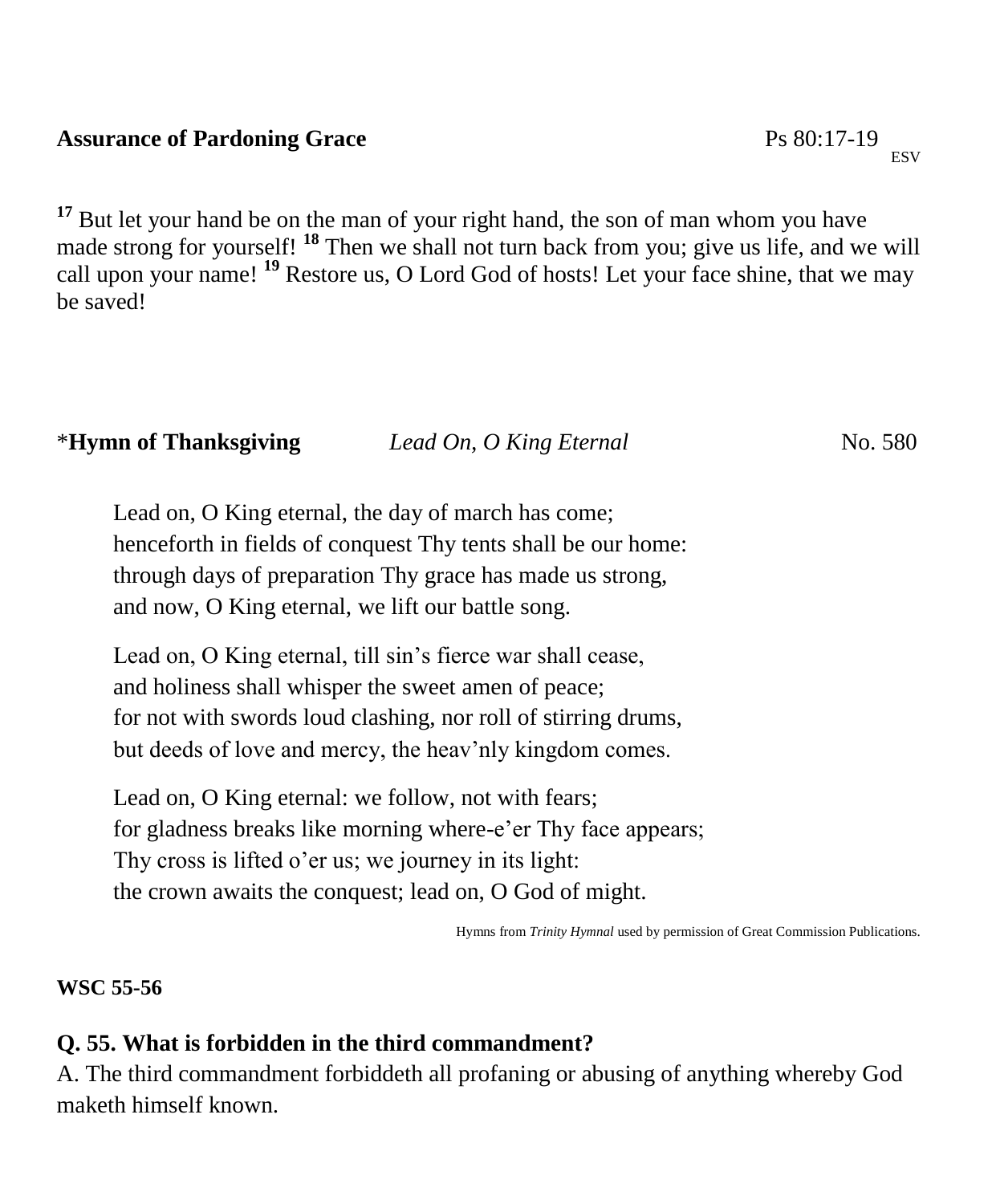# **Q. 56. What is the reason annexed to the third commandment?**

A. The reason annexed to the third commandment is that however the breakers of this commandment may escape punishment from men, yet the Lord our God will not suffer them to escape his righteous judgment.

**Prayer of Intercession**

**Offering**

*You Are My King/Amazing Love* Arr. Gerou & Labenske

\***Doxology** No. 731

Praise God, from Whom all blessings flow; Praise Him, all creatures here below; Praise Him above, ye heav'nly host; Praise Father, Son, and Holy Ghost. Amen.

Hymns from *Trinity Hymnal* used by permission of Great Commission Publications.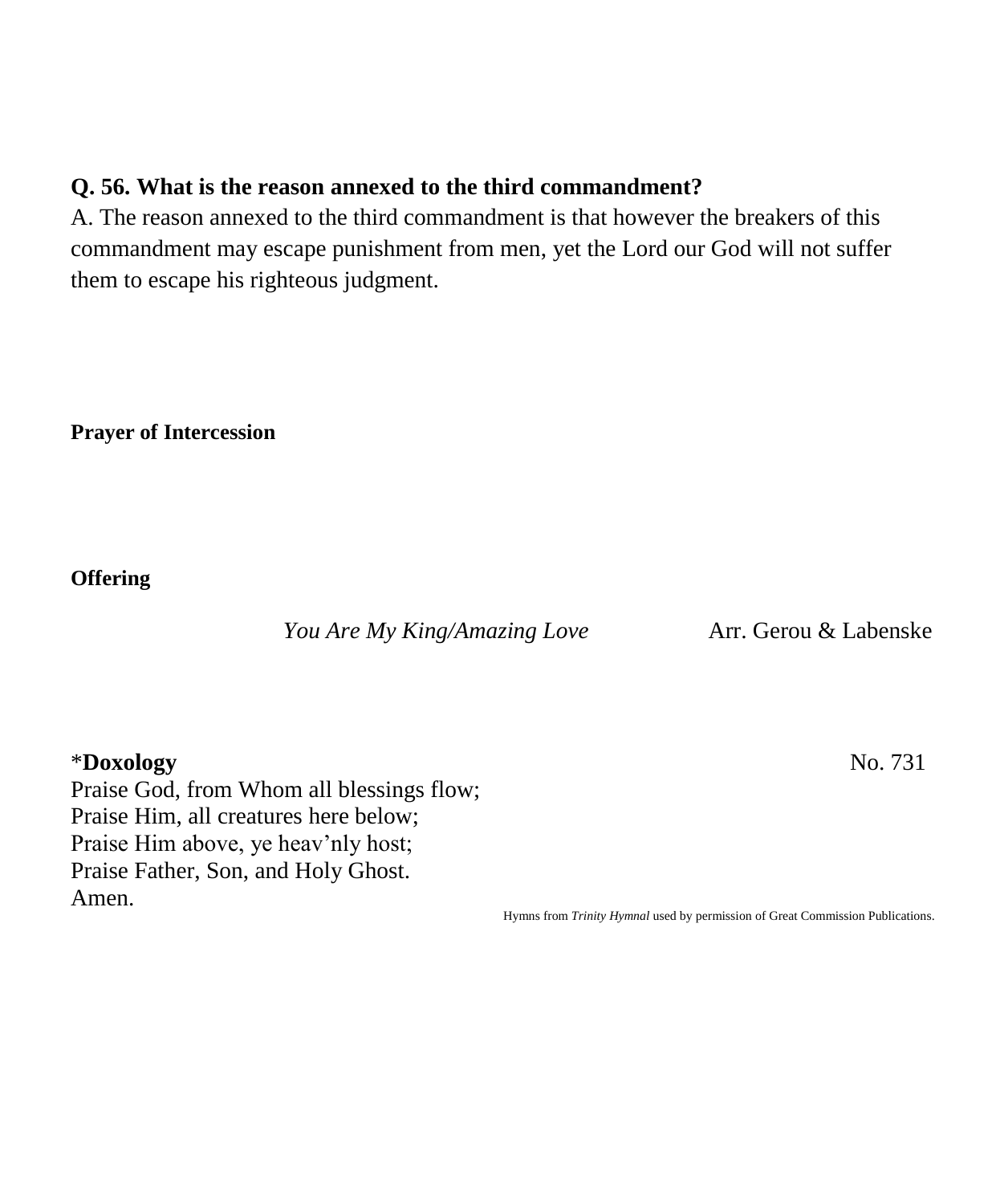# **\*Hymn of Preparation** *Jesus Thank You*

(Insert for Music)

Verse 1 The myst'ry of the cross I cannot comprehend The agonies of Calvary You the perfect Holy One crushed Your Son Who drank the bitter cup reserved for me

Chorus

Your blood has washed away my sin Jesus thank You The Father's wrath completely satisfied Jesus thank You Once Your enemy now seated at Your table Jesus thank You

Verse 2

By Your perfect sacrifice I've been brought near Your enemy You've made Your friend Pouring out the riches of Your glorious grace Your mercy and Your kindness know no end

Chorus Your blood has washed away my sin Jesus thank You The Father's wrath completely satisfied Jesus thank You Once Your enemy now seated at Your table Jesus thank You

Bridge x2 Lover of my soul I want to live for You

Chorus Your blood has washed away my sin Jesus thank You The Father's wrath completely satisfied Jesus thank You Once Your enemy now seated at Your table Jesus thank You

CCLI Song # 4475341Pat Sczebel© 2003 Integrity's Hosanna! Music (Admin. by Integrity Music)Sovereign Grace Worship (Admin. by Integrity Music)

For use solely with the SongSelect® [Terms of Use. A](https://songselect.ccli.com/about/termsofuse)ll rights reserved. [www.ccli.comC](http://www.ccli.com/)CLI License # 376630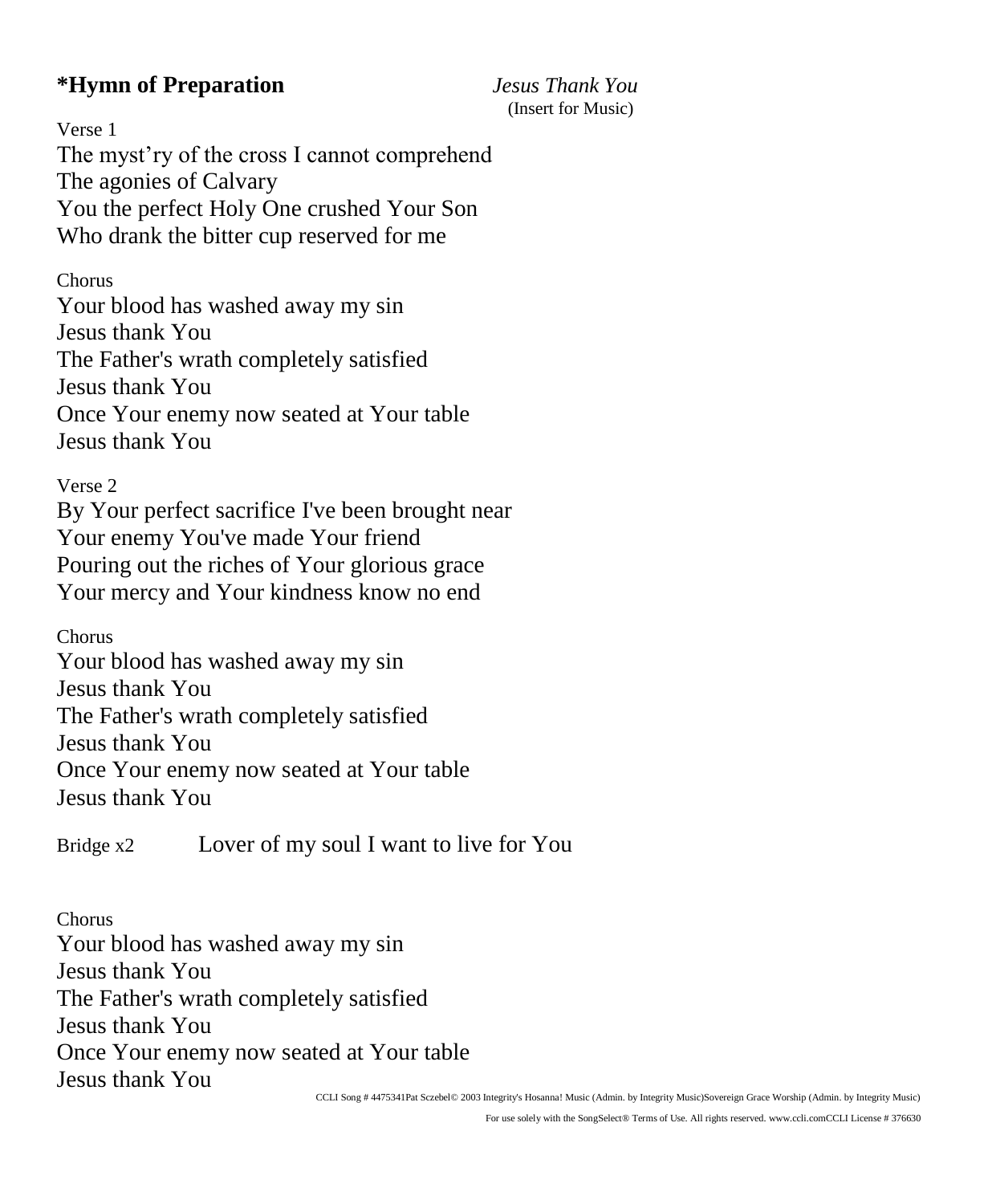1. Indifference

2. Inability

3. Immortality

Questions:

- 1. Why is it impossible to be indifferent to the person and work of Jesus Christ?
- 2. Why are we unable to be good? Can some people do good outside of the Gospel? Explain.
- 3. Why is Peter so concerned in v. 28? What is he essentially saying?
- 4. How does this present world relate to the one that is to come? What does Jesus mean in v. 30 when he says that 'we will receive many times more in the age to come'?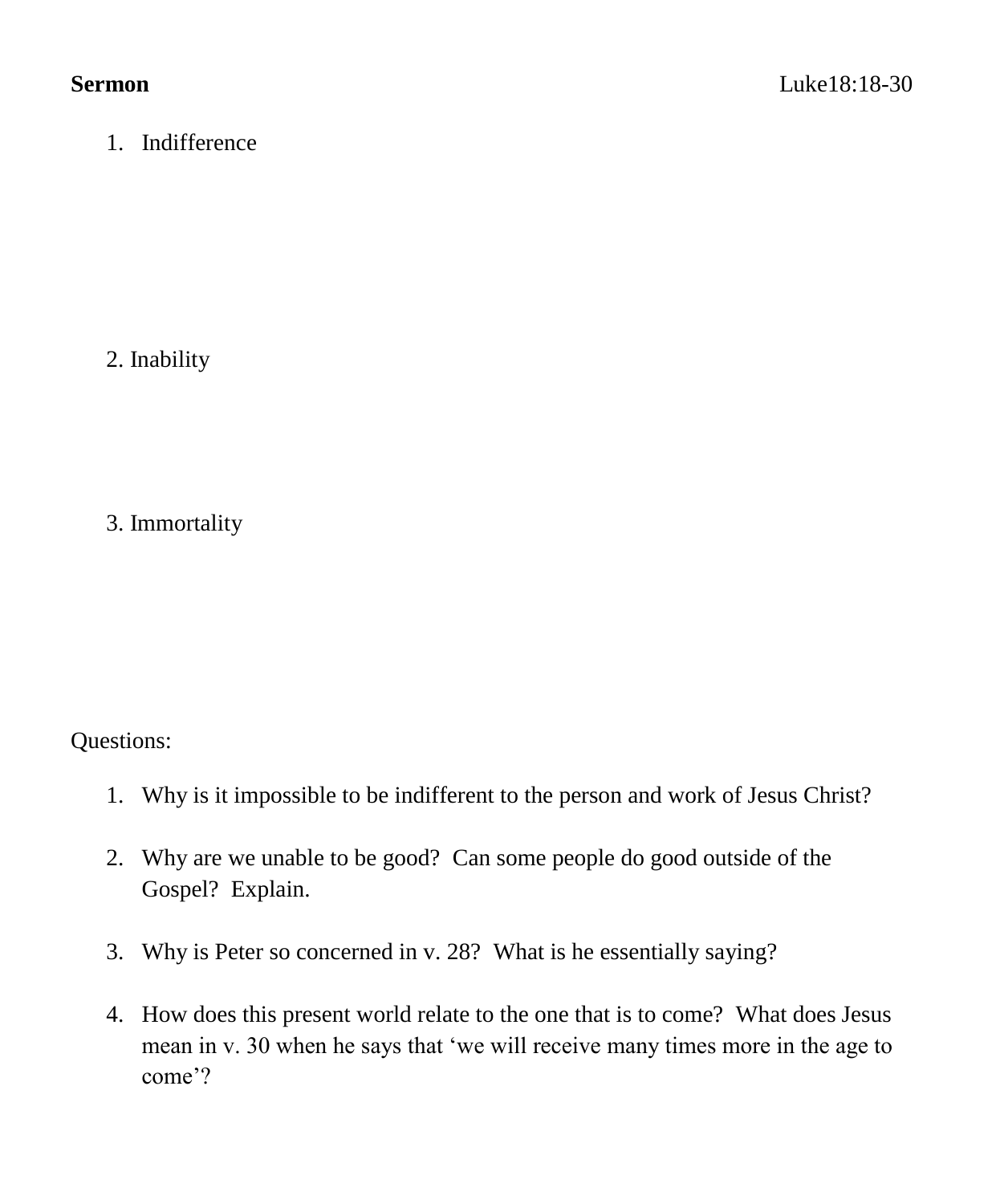### **\*Hymn of Response** *How Great Thou Art* **No. 44**

O Lord my God, when I in awesome wonder consider all the worlds Thy hands have made. I see the stars; I hear the rolling thunder, Thy pow'r throughout the universe displayed.

**Refrain**: Then sings my soul, my Savior God, to Thee: how great Thou art, how great Thou art! Then sings my soul, my Savior God, to Thee: how great Thou art, how great Thou art!

When through the woods and forest glades I wander and hear the birds sing sweetly in the trees, when I look down from lofty mountain grandeur, and hear the brook and feel the gentle breeze; **Refrain**

And when I think that God, his Son not sparing, Sent him to die, I scarce can take it in, That on the cross, my burden gladly bearing, He bled and died to take away my sin; **Refrain**

When Christ shall come with shout of acclamation and take me home, what joy shall fill my heart! Then I shall bow in humble adoration, and there proclaim, my God, how great Thou art. **Refrain** Hymns from *Trinity Hymnal* used by permission of Great Commission Publications.

### **\*Benediction**

## **\*Gloria Patri** No. 735

Glory be to the Father, and to the Son, and to the Holy Ghost; as it was in the beginning, is now, and ever shall be, world without end. Amen, amen.

Hymns from *Trinity Hymnal* used by permission of Great Commission Publications.

# **Postlude** *Selection by PM*

**\* Congregation:** Please stand as able.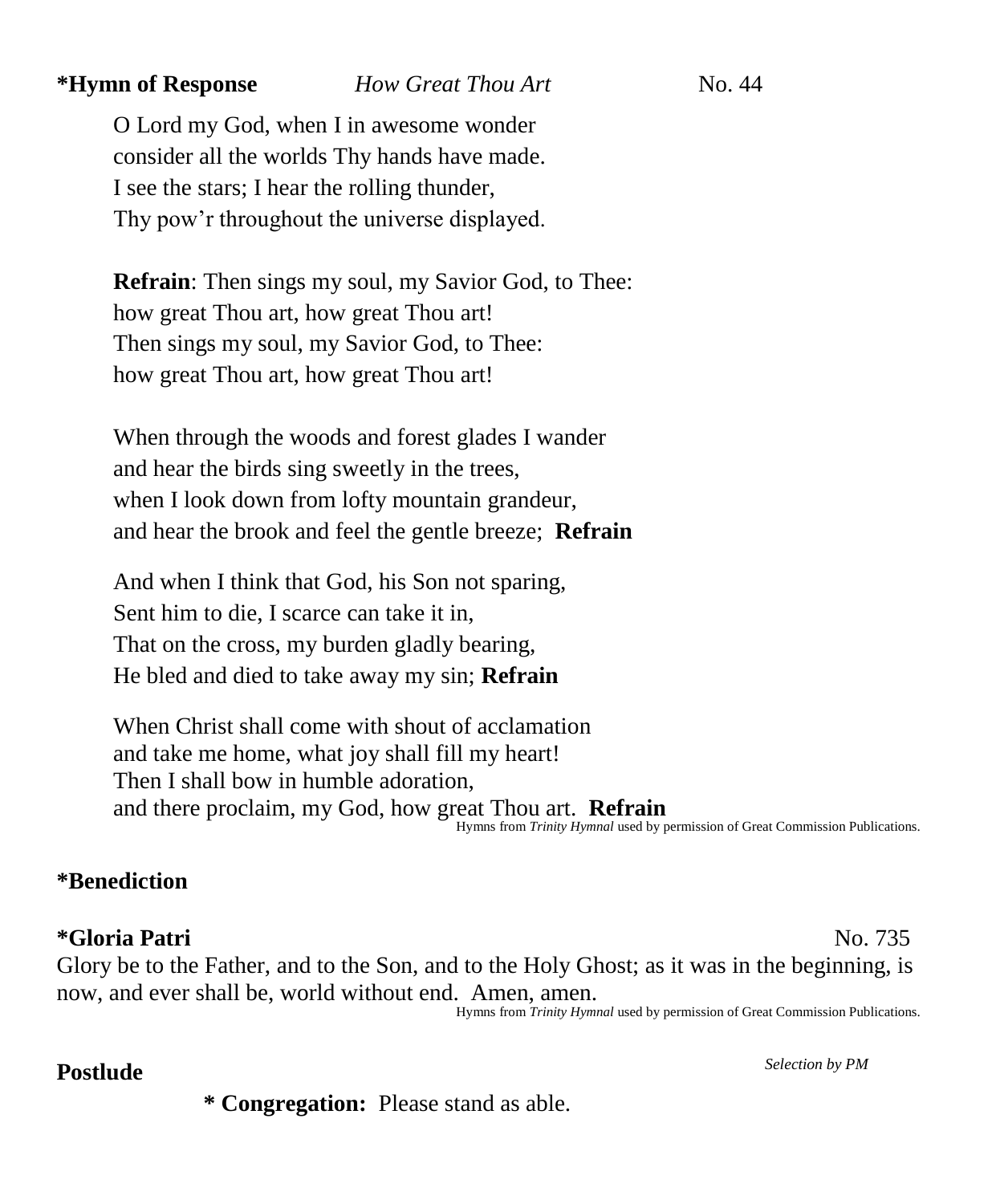Piano/Organ/Guitar **Chris Existence** Chris Erickson

**Intercessory Prayer** Bruce Hrivnak

**Piano** Grayden Lash

# **Weekly Calendar**

|                  | <b>DATE</b>                              | TIME<br><b>EVENT</b>                                                                          |  |  |  |
|------------------|------------------------------------------|-----------------------------------------------------------------------------------------------|--|--|--|
| <b>SUN 9/12</b>  | $9:20 \text{ AM}$<br>10:30 AM<br>5:30 PM | <b>Sunday School</b> (refreshments at 9am)<br><b>Worship Service</b><br><b>Annual Hayride</b> |  |  |  |
| <b>TUES 9/14</b> | $1:00 \text{ pm}$                        | <b>Senior Care Group</b><br>(all seniors welcome, at church)                                  |  |  |  |
| <b>SUN 9/19</b>  | $9:20 \text{ AM}$<br>10:30 AM            | <b>Sunday School</b> (refreshments at 9am)<br><b>Worship Service</b>                          |  |  |  |
| <b>WED 9/22</b>  | $9:30$ AM<br>6:00 PM                     | <b>Women's Morning Bible Study</b><br><b>Women's Evening Bible Study</b>                      |  |  |  |
| <b>THUR 9/23</b> | $6:30 \text{ PM}$                        | Men's Study                                                                                   |  |  |  |
| <b>SUN 9/26</b>  | 9:20 AM<br>10:30 AM                      | <b>Sunday School</b> (refreshments at 9am)<br><b>Worship Service</b>                          |  |  |  |

**Email List:** We know you don't all email. However, it is helpful information to have on hand to easily communicate about events, snow cancellations, and mass announcements. We try not to spam you. If you want to be added to the email list, please email the church [info@goodshepherdpca.net](mailto:info@goodshepherdpca.net) with your name and if you want regular or irregular updates. Thank you!